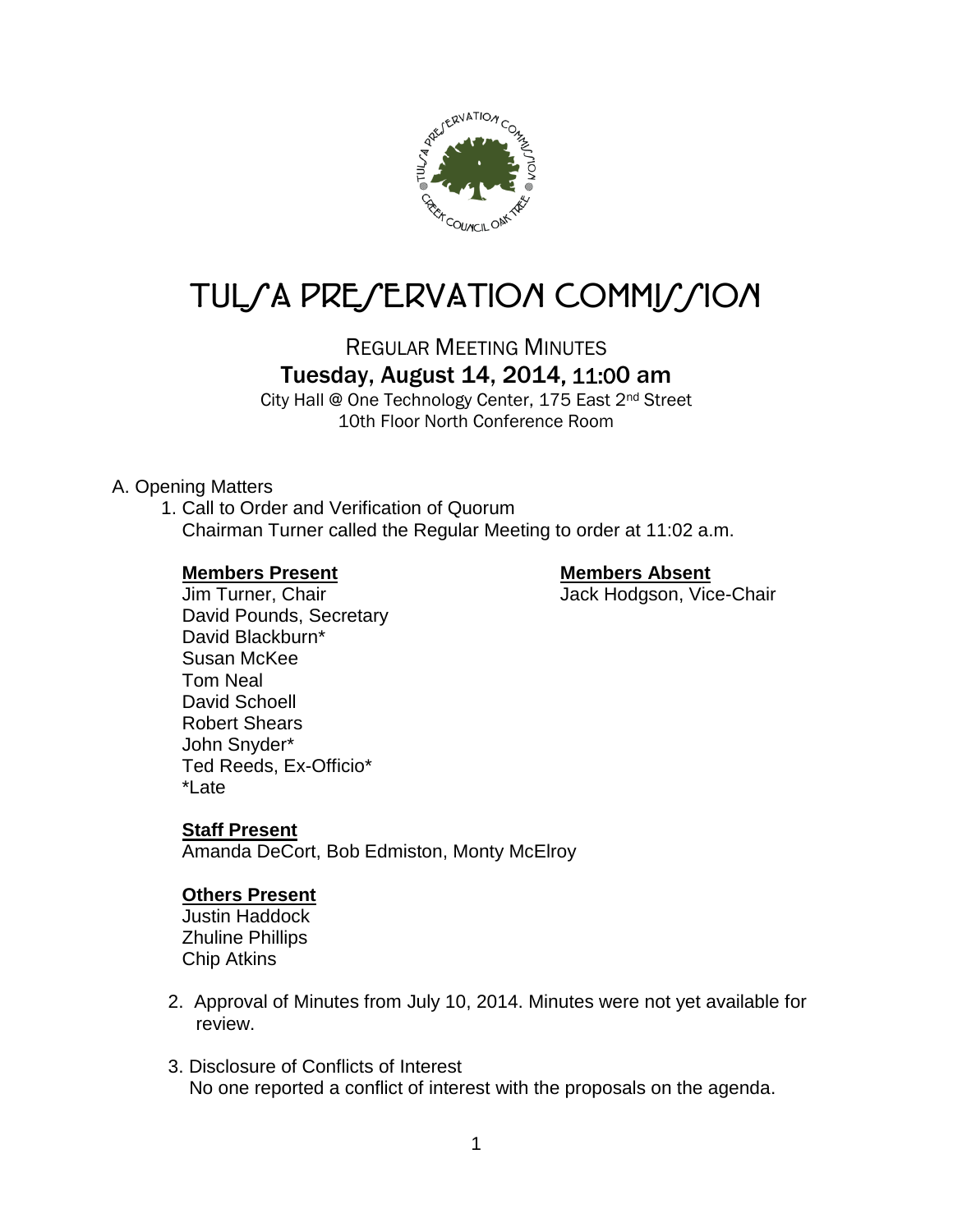#### B. Actionable Items

**1. COA-14-22 / 1815 E 17th Place** (Yorktown)

Applicant: Justin Haddock COA Subcommittee Review Date: None Request: Demolish structure

Monty McElroy presented Mr. Haddock's Certificate of Appropriateness application to the Commission and read the applicable guidelines. Mr. Haddock and Mrs. Phillips were present to answer questions.

Commissioner Turner summarized the applicant's new materials submitted, the mold and lead paint reports. Commissioners also had copies of previous reports submitted, the structural and Tulsa County Health Department reports.

Chairman Turner recognized Mr. Atkins, who stated that he has saved about eight houses from demolition, and that he felt this house was salvageable. He stated that mold can be remediated and lead based paint was not an issue. He said if we continue to allow demolition to happen in the city, we are not going to have any historic neighborhoods left. He said from his experience saving other structures, this one can be saved.

Commissioners discussed the mold and lead base paint reports. The majority felt the mold situation could be remediated. They acknowledged the structural issues but felt the house could be rehabilitated and saved.

Commissioner McKee said that she sent the reports to a friend who is an expert in her field and the head of biology at Tulsa University. The expert noted that the report shows high levels of mold, but that she did not see any toxic species of mold present.

Commissioner Blackburn stated that it looks like it could be rehabbed, but would easily cost one and a half times as much as building a new structure. He said if the mold can't be remediated, it would have to be disclosed and would be very difficult to resell.

Commissioner Reeds asked applicants if they feel that the cost to rehab the structure and add an addition outweighs the cost to demolish the structure and build a new house. He said that everything he has read in the reports can be remediated quite easily. The applicant said the foundation is shot, there's nothing there, no solid base. Reeds said he professionally disagreed with that.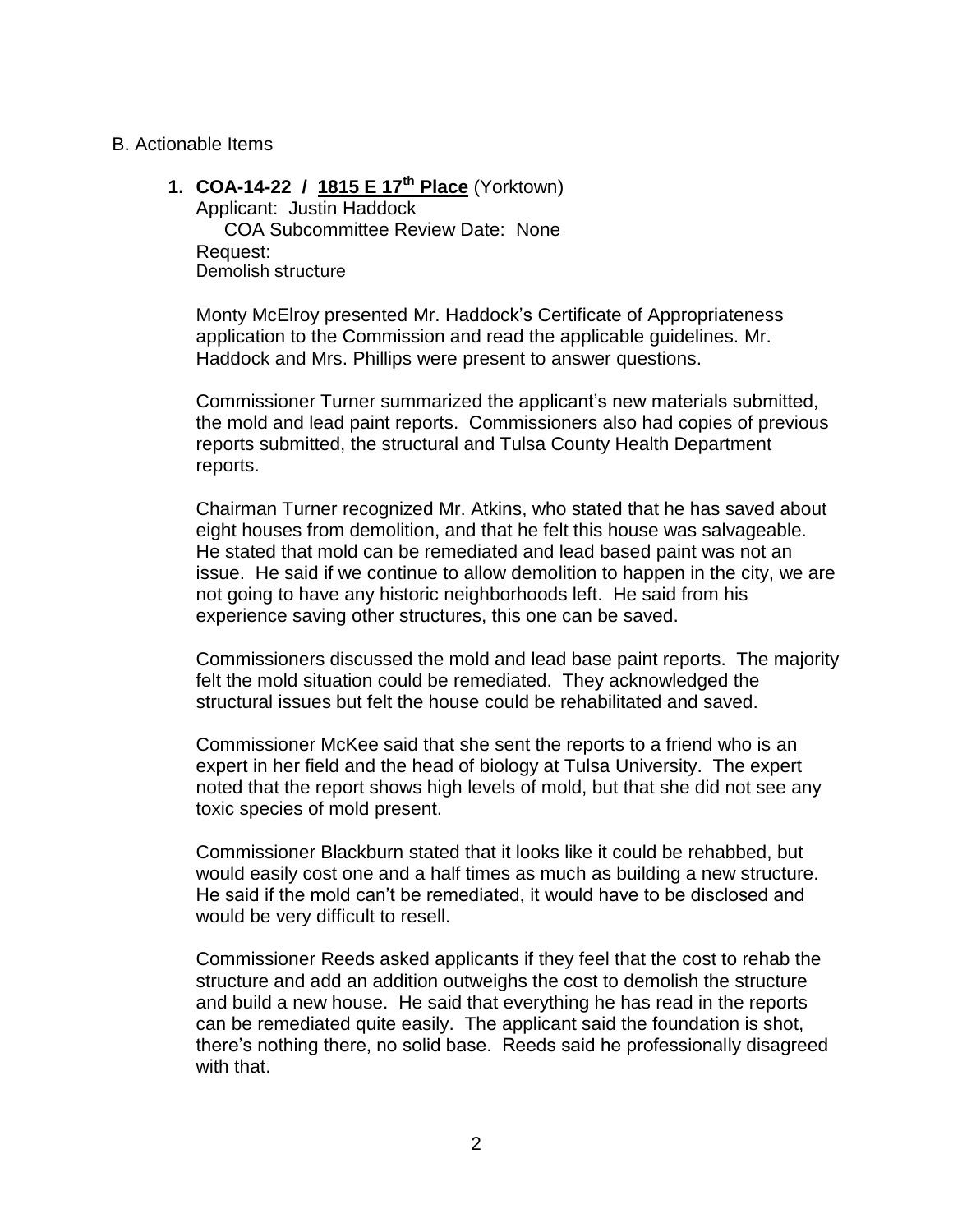Commissioner Neal said that he had mixed feelings about this. He feels the mold issue could be addressed, but is not sure the basement would be that easy to fix.

Commissioner Turner said that the Commission has high requirements that must be met for approval of demolition. If approval is not given, demolition is delayed for 60 days. He said the job of the Commission is to protect as much as possible through the use of the guidelines. The house was found to be contributing to the neighborhood during the survey process.

Commissioner McKee made a motion to **deny** the application. Commissioner Neal seconded the motion. Chairman Turner asked for a vote on the motion.

# **Vote: 1815 E. 17th Place** (Yorktown)

| ın Favor  |
|-----------|
| 1. McKee  |
| 2. Pounds |

1. Blackburn None None 2. Neal

**Opposed Abstaining Not Present** 

- 
- 3. Schoell 3. Turner
- 4. Shears
- 5. Snyder

The motion to **deny** was approved by majority. Guidelines cited: F.1.1.1, F.1.1.2 and F.1.1.3.

### C. Reports

### 1. Staff

Amanda DeCort announced that Pam Deatherage will be joining the TPC as an Ex-Officio member from the Arts Commission. She also announced that Elizabeth Watson will be in town next week to conduct the Greenwood workshop.

2. Chair

Chairman Turner had no report.

3. Committees

a) Rules and Regulations No report.

### b) Outreach

Commissioner McKee mentioned the next meeting of the Outreach Committee will be held next week. April 17 – 18 has been selected for the festival. The professional track will include realtor classes, tour of neighborhoods, historic tax credits, etc. The homeowner track will include classes on what to do with your old house and a whole list of classes among other possibilities which are still being considered.

D. New Business None